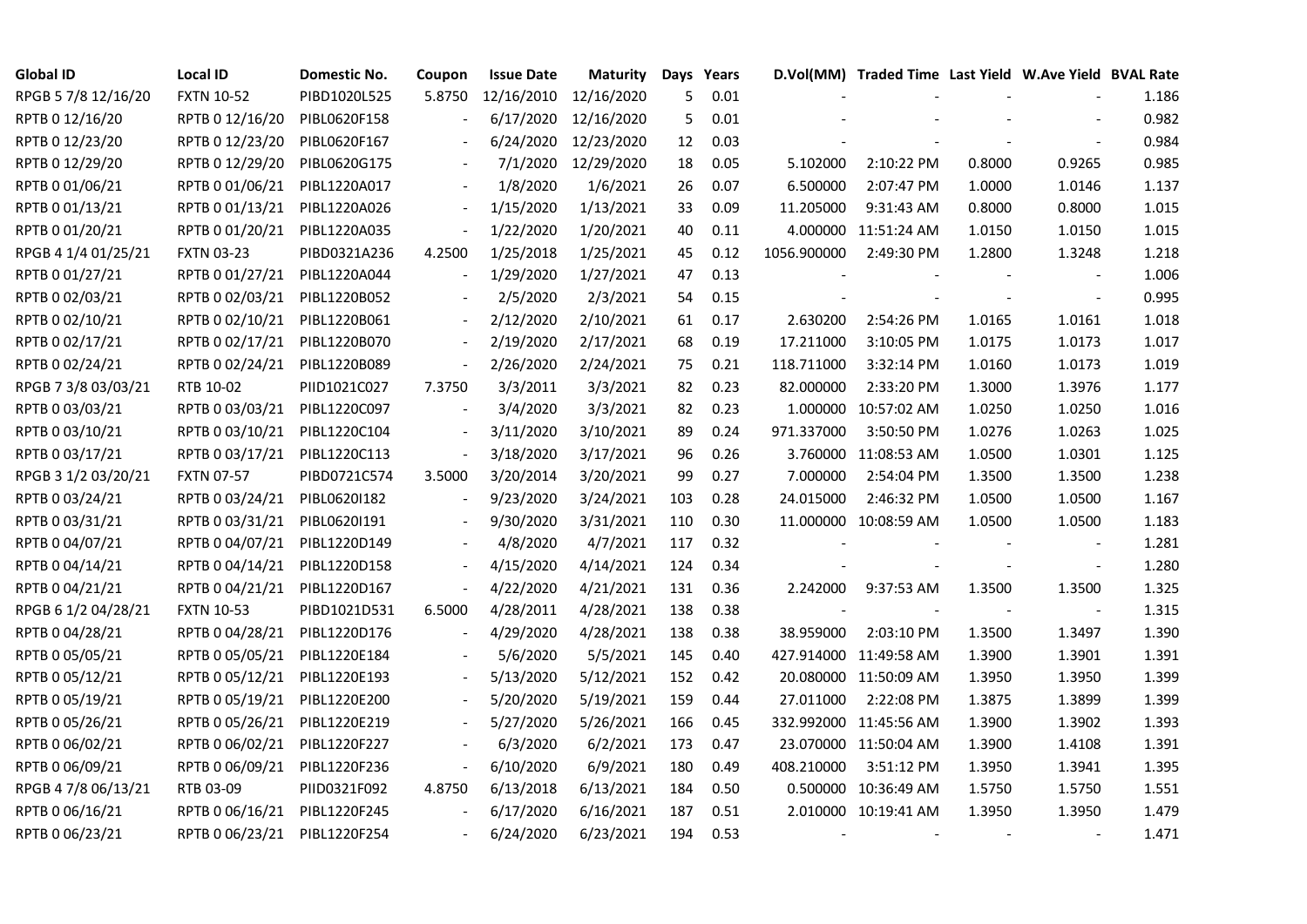| <b>Global ID</b>     | <b>Local ID</b>   | Domestic No. | Coupon                   | <b>Issue Date</b> | <b>Maturity</b> |     | Days Years |                | D.Vol(MM) Traded Time Last Yield W.Ave Yield BVAL Rate |        |                |       |
|----------------------|-------------------|--------------|--------------------------|-------------------|-----------------|-----|------------|----------------|--------------------------------------------------------|--------|----------------|-------|
| RPTB 0 06/30/21      | RPTB 0 06/30/21   | PIBL1220G262 |                          | 7/1/2020          | 6/30/2021       | 201 | 0.55       |                |                                                        |        |                | 1.668 |
| RPTB 0 07/07/21      | RPTB 0 07/07/21   | PIBL1220G271 |                          | 7/8/2020          | 7/7/2021        | 208 | 0.57       |                | 1.800000 11:16:35 AM                                   | 1.4700 | 1.4700         | 1.480 |
| RPTB 0 07/14/21      | RPTB 0 07/14/21   | PIBL1220G280 |                          | 7/15/2020         | 7/14/2021       | 215 | 0.59       |                |                                                        |        |                | 1.490 |
| RPTB 0 07/21/21      | RPTB 0 07/21/21   | PIBL1220G299 |                          | 7/22/2020         | 7/21/2021       | 222 | 0.61       |                | 0.500000 10:47:38 AM                                   | 1.5000 | 1.5000         | 1.506 |
| RPTB 0 07/28/21      | RPTB 0 07/28/21   | PIBL1220G306 |                          | 7/29/2020         | 7/28/2021       | 229 | 0.63       |                |                                                        |        |                | 1.511 |
| RPTB 0 08/04/21      | RPTB 0 08/04/21   | PIBL1220H314 |                          | 8/5/2020          | 8/4/2021        | 236 | 0.65       |                |                                                        |        | $\blacksquare$ | 1.523 |
| RPTB 0 08/11/21      | RPTB 0 08/11/21   | PIBL1220H323 |                          | 8/12/2020         | 8/11/2021       | 243 | 0.67       |                |                                                        |        | $\blacksquare$ | 1.532 |
| RPTB 0 08/18/21      | RPTB 0 08/18/21   | PIBL1220H332 |                          | 8/19/2020         | 8/18/2021       | 250 | 0.68       |                |                                                        |        | $\sim$         | 1.557 |
| RPTB 0 08/25/21      | RPTB 0 08/25/21   | PIBL1220H341 |                          | 8/26/2020         | 8/25/2021       | 257 | 0.70       |                | 300.000000 10:25:11 AM                                 | 1.5250 | 1.5250         | 1.525 |
| RPTB 0 09/01/21      | RPTB 0 09/01/21   | PIBL1220I359 |                          | 9/2/2020          | 9/1/2021        | 264 | 0.72       |                |                                                        |        |                | 1.562 |
| RPTB 0 09/08/21      | RPTB 0 09/08/21   | PIBL1220I368 |                          | 9/9/2020          | 9/8/2021        | 271 | 0.74       |                |                                                        |        |                | 1.572 |
| RPTB 0 09/22/21      | RPTB 0 09/22/21   | PIBL1220I386 |                          | 9/23/2020         | 9/22/2021       | 285 | 0.78       |                |                                                        |        |                | 1.600 |
| RPTB 0 09/29/21      | RPTB 0 09/29/21   | PIBL1220I395 |                          | 9/30/2020         | 9/29/2021       | 292 | 0.80       |                |                                                        |        | $\blacksquare$ | 1.611 |
| RPTB 0 10/06/21      | RPTB 0 10/06/21   | PIBL1220J401 |                          | 10/7/2020         | 10/6/2021       | 299 | 0.82       |                | 205.700000 10:25:56 AM                                 | 1.6000 | 1.6000         | 1.600 |
| RPTB 0 10/13/21      | RPTB 0 10/13/21   | PIBL1220J410 |                          | 10/14/2020        | 10/13/2021      | 306 | 0.84       |                |                                                        |        |                | 1.637 |
| RPGB 5 3/4 10/20/21  | RTB 10-03         | PIID1021J039 | 5.7500                   | 10/20/2011        | 10/20/2021      | 313 | 0.86       |                |                                                        |        |                | 1.441 |
| RPTB 0 10/20/21      | RPTB 0 10/20/21   | PIBL1220J429 |                          | 10/21/2020        | 10/20/2021      | 313 | 0.86       | 112.770000     | 3:25:21 PM                                             | 1.6350 | 1.6350         | 1.635 |
| RPTB 0 10/27/21      | RPTB 0 10/27/21   | PIBL1220J438 |                          | $-10/28/2020$     | 10/27/2021      | 320 | 0.88       |                |                                                        |        | $\blacksquare$ | 1.654 |
| RPTB 0 11/03/21      | RPTB 0 11/03/21   | PIBL1220K445 |                          | 11/4/2020         | 11/3/2021       | 327 | 0.90       |                | 201.610000 11:18:02 AM                                 | 1.6900 | 1.6902         | 1.698 |
| RPTB 0 11/10/21      | RPTB 0 11/10/21   | PIBL1220K454 |                          | 11/11/2020        | 11/10/2021      | 334 | 0.91       | 7.000000       | 3:42:30 PM                                             | 1.7150 | 1.7150         | 1.702 |
| RPTB 0 11/17/21      | RPTB 0 11/17/21   | PIBL1220K463 |                          | $-11/18/2020$     | 11/17/2021      | 341 | 0.93       | $\blacksquare$ |                                                        | $\sim$ | $\blacksquare$ | 1.692 |
| RPGB 5 3/4 11/24/21  | <b>FXTN 10-55</b> | PIBD1021K551 | 5.7500                   | 11/24/2011        | 11/24/2021      | 348 | 0.95       | 18.000000      | 3:23:44 PM                                             | 1.7500 | 1.7733         | 1.574 |
| RPTB 0 11/24/21      | RPTB 0 11/24/21   | PIBL1220K472 |                          | 11/25/2020        | 11/24/2021      | 348 | 0.95       | 3415.450000    | 3:10:52 PM                                             | 1.6950 | 1.6900         | 1.694 |
| RPTB 0 12/01/21      | RPTB 0 12/01/21   | PIBL1220L480 |                          | 12/2/2020         | 12/1/2021       | 355 | 0.97       | 557.370000     | 3:51:09 PM                                             | 1.6950 | 1.6947         | 1.696 |
| RPTB 0 12/07/21      | RPTB 0 12/07/21   | PIBL1220L499 | $\overline{\phantom{a}}$ | 12/9/2020         | 12/7/2021       | 361 | 0.99       | 36.087000      | 3:10:22 PM                                             | 1.6950 | 1.6922         | 1.706 |
| RPGB 63/8 01/19/22   | <b>FXTN 10-54</b> | PIBD1022G545 | 6.3750                   | 7/19/2011         | 1/19/2022       | 404 | 1.11       |                |                                                        |        | $\blacksquare$ | 1.636 |
| RPGB 4 01/26/22      | <b>FXTN 05-74</b> | PIBD0522A747 | 4.0000                   | 1/26/2017         | 1/26/2022       | 411 | 1.13       | 3.926000       | 3:31:22 PM                                             | 1.7400 | 1.7400         | 1.693 |
| RPGB 15 03/14/22     | <b>FXTN 20-02</b> | PIBD2022C021 | 15.0000                  | 3/14/2002         | 3/14/2022       | 458 | 1.25       | 10.000000      | 3:00:52 PM                                             | 1.7250 | 1.7250         | 1.695 |
| RPGB 4 3/4 07/04/22  | <b>FXTN 03-24</b> | PIBD0322G247 | 4.7500                   | 7/4/2019          | 7/4/2022        | 570 | 1.56       | 33.200000      | 3:05:15 PM                                             | 1.7630 | 1.7412         | 1.761 |
| RPGB 4 7/8 08/02/22  | <b>FXTN 10-56</b> | PIBD1022H562 | 4.8750                   | 8/2/2012          | 8/2/2022        | 599 | 1.64       |                |                                                        |        |                | 1.816 |
| RPGB 4 3/4 09/13/22  | <b>FXTN 10-57</b> | PIBD1022I570 | 4.7500                   | 9/13/2012         | 9/13/2022       | 641 | 1.76       |                |                                                        |        |                | 1.853 |
| RPGB 12 3/4 10/17/22 | <b>FXTN 20-03</b> | PIBD2022J033 | 12.7500                  | 10/17/2002        | 10/17/2022      | 675 | 1.85       |                |                                                        |        | $\blacksquare$ | 1.882 |
| RPGB 4 5/8 12/04/22  | RTB 05-11         | PIID0522L114 | 4.6250                   | 12/4/2017         | 12/4/2022       | 723 | 1.98       | 7.330000       | 2:48:19 PM                                             | 1.8100 | 1.8724         | 1.893 |
| RPGB 4 12/06/22      | <b>FXTN 10-58</b> | PIBD1022L585 | 4.0000                   | 12/6/2012         | 12/6/2022       | 725 | 1.99       |                |                                                        |        |                | 1.986 |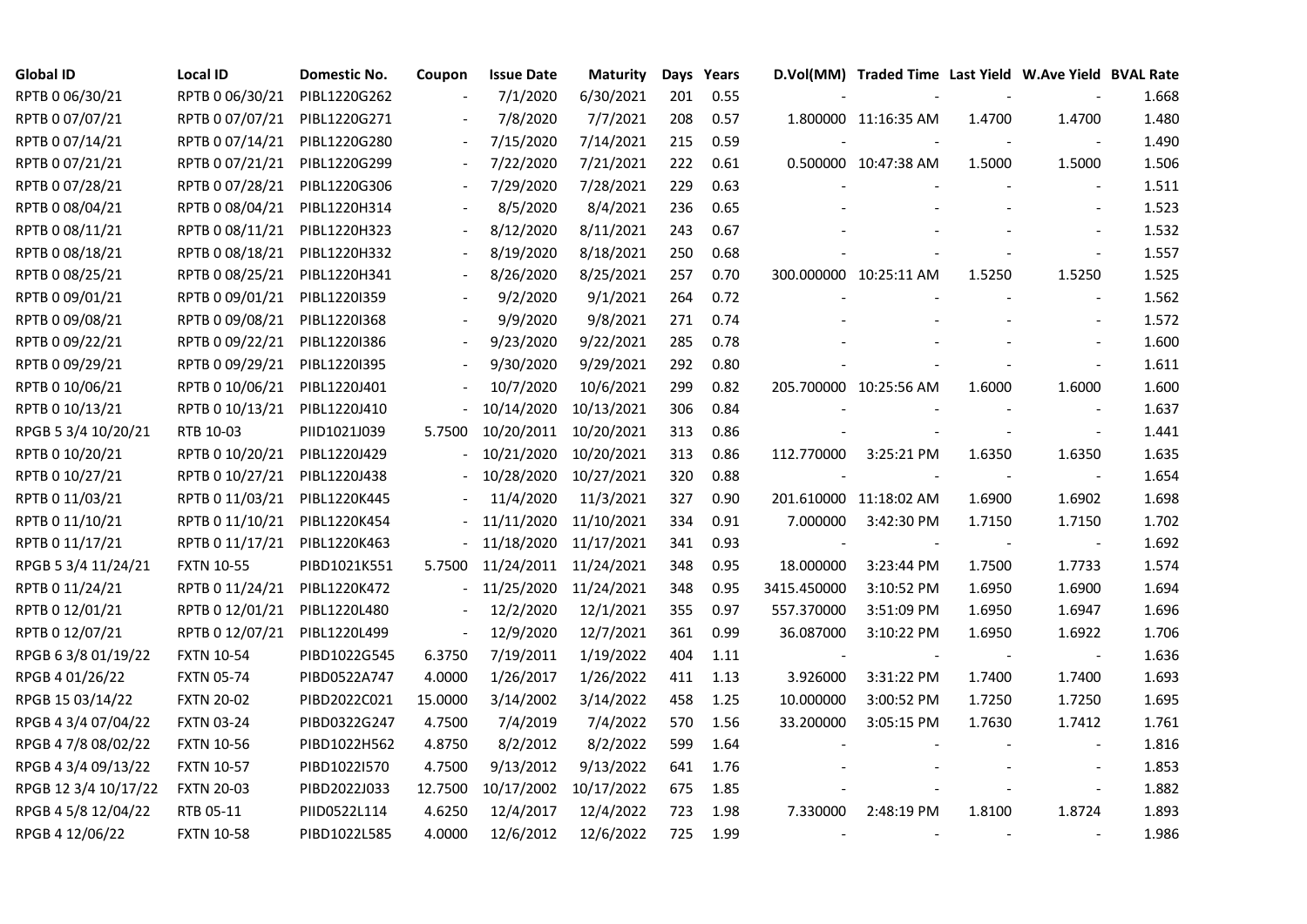| <b>Global ID</b>     | <b>Local ID</b>   | Domestic No. | Coupon  | <b>Issue Date</b> | <b>Maturity</b>  |     | Days Years | D.Vol(MM)    | Traded Time Last Yield W.Ave Yield BVAL Rate |        |                          |       |
|----------------------|-------------------|--------------|---------|-------------------|------------------|-----|------------|--------------|----------------------------------------------|--------|--------------------------|-------|
| RPGB 4 3/8 02/11/23  | RTB 03-10         | PIID0323B101 | 4.3750  | 2/11/2020         | 2/11/2023        | 792 | 2.17       | 5497.450000  | 3:13:21 PM                                   | 1.9500 | 1.9727                   | 1.948 |
| RPGB 13 02/20/23     | <b>FXTN 20-04</b> | PIBD2023B048 | 13.0000 | 2/20/2003         | 2/20/2023        | 801 | 2.19       |              |                                              |        |                          | 1.980 |
| RPGB 5 1/2 03/08/23  | <b>FXTN 05-75</b> | PIBD0523C752 | 5.5000  | 3/8/2018          | 3/8/2023         | 817 | 2.24       | 335.000000   | 3:33:36 PM                                   | 2.0700 | 2.0600                   | 2.060 |
| RPGB 3 1/2 04/21/23  | <b>FXTN 07-58</b> | PIBD0723D588 | 3.5000  | 4/21/2016         | 4/21/2023        | 861 | 2.36       | 0.030000     | 2:03:32 PM                                   | 2.0900 | 2.0900                   | 2.097 |
| RPGB 11 7/8 05/29/23 | <b>FXTN 20-05</b> | PIBD2023E054 | 11.8750 | 5/29/2003         | 5/29/2023        | 899 | 2.46       |              |                                              |        |                          | 2.049 |
| RPGB 3 1/4 08/15/23  | RTB 10-04         | PIID1023H046 | 3.2500  | 8/15/2013         | 8/15/2023        | 977 | 2.68       | 34.860000    | 3:26:41 PM                                   | 2.3250 | 2.2914                   | 2.232 |
| RPGB 2 3/8 09/10/23  | <b>FXTN 03-25</b> | PIBD0323I252 | 2.3750  | 9/10/2020         | 9/10/2023 1,003  |     | 2.75       | 10299.100000 | 3:33:39 PM                                   | 2.0750 | 2.0762                   | 2.075 |
| RPGB 11 3/8 10/23/23 | <b>FXTN 20-06</b> | PIBD2023J068 | 11.3750 | 10/23/2003        | 10/23/2023 1,046 |     | 2.86       |              |                                              |        |                          | 2.152 |
| RPGB 6 1/4 03/12/24  | RTB 05-12         | PIID0524C129 | 6.2500  | 3/12/2019         | 3/12/2024 1,187  |     | 3.25       | 551.020000   | 3:06:47 PM                                   | 2.1220 | 2.1243                   | 2.127 |
| RPGB 4 1/2 04/20/24  | <b>FXTN 07-59</b> | PIBD0724D595 | 4.5000  | 4/20/2017         | 4/20/2024 1,226  |     | 3.36       |              | 40.000000 10:12:42 AM                        | 2.4500 | 2.4500                   | 2.263 |
| RPGB 12 3/8 06/03/24 | <b>FXTN 20-07</b> | PIBD2024F075 | 12.3750 | 6/3/2004          | 6/3/2024 1,270   |     | 3.48       |              |                                              |        |                          | 2.289 |
| RPGB 12 7/8 08/05/24 | <b>FXTN 20-08</b> | PIBD2024H086 | 12.8750 | 8/5/2004          | 8/5/2024 1,333   |     | 3.65       |              |                                              |        |                          | 2.326 |
| RPGB 4 1/8 08/20/24  | <b>FXTN 10-59</b> | PIBD1024H595 | 4.1250  | 8/20/2014         | 8/20/2024 1,348  |     | 3.69       | 0.020000     | 2:03:58 PM                                   | 2.4000 | 2.4000                   | 2.404 |
| RPGB 4 1/4 10/17/24  | <b>FXTN 05-76</b> | PIBD0524J762 | 4.2500  | 10/17/2019        | 10/17/2024 1,406 |     | 3.85       |              | 545.000000 10:34:53 AM                       | 2.2000 | 2.2257                   | 2.227 |
| RPGB 13 3/4 11/11/24 | <b>FXTN 20-09</b> | PIBD2024K091 | 13.7500 | 11/11/2004        | 11/11/2024 1,431 |     | 3.92       |              |                                              |        |                          | 2.380 |
| RPGB 5 3/4 04/12/25  | <b>FXTN 07-61</b> | PIBD0725D618 | 5.7500  | 4/12/2018         | 4/12/2025 1,583  |     | 4.33       |              |                                              |        |                          | 2.511 |
| RPGB 12 1/8 04/14/25 | <b>FXTN 20-10</b> | PIBD2025D103 | 12.1250 | 4/14/2005         | 4/14/2025 1,585  |     | 4.34       |              |                                              |        | $\overline{\phantom{a}}$ | 2.460 |
| RPGB 2 5/8 08/12/25  | RTB 05-13         | PIID0525H130 | 2.6250  | 8/12/2020         | 8/12/2025 1,705  |     | 4.67       | 12338.424000 | 3:57:34 PM                                   | 2.6050 | 2.6111                   | 2.605 |
| RPGB 3 5/8 09/09/25  | <b>FXTN 10-60</b> | PIBD10251608 | 3.6250  | 9/9/2015          | 9/9/2025 1,733   |     | 4.75       | 7676.360000  | 3:58:19 PM                                   | 2.6125 | 2.6242                   | 2.622 |
| RPGB 12 1/8 10/20/25 | <b>FXTN 20-11</b> | PIBD2025J116 | 12.1250 | 10/20/2005        | 10/20/2025 1,774 |     | 4.86       |              |                                              |        | $\overline{\phantom{a}}$ | 2.552 |
| RPGB 18 1/4 11/29/25 | <b>FXTN 25-01</b> | PIBD2525K015 | 18.2500 | 11/29/2000        | 11/29/2025 1,814 |     | 4.97       |              |                                              |        |                          | 2.571 |
| RPGB 10 1/4 01/19/26 | <b>FXTN 20-12</b> | PIBD2026A122 | 10.2500 | 1/19/2006         | 1/19/2026 1,865  |     | 5.11       |              |                                              |        | $\blacksquare$           | 2.593 |
| RPGB 6 1/4 02/14/26  | <b>FXTN 07-62</b> | PIBD0726B627 | 6.2500  | 2/14/2019         | 2/14/2026 1,891  |     | 5.18       | 2154.000000  | 3:53:55 PM                                   | 2.6250 | 2.6367                   | 2.633 |
| RPGB 3 1/2 09/20/26  | RTB 10-05         | PIID1026I057 | 3.5000  | 9/20/2016         | 9/20/2026 2,109  |     | 5.77       |              | 1.000000 11:31:08 AM                         | 2.8500 | 2.8500                   | 2.708 |
| RPGB 6 1/4 10/20/26  | RTB 15-01         | PIID1526J019 | 6.2500  | 10/20/2011        | 10/20/2026 2,139 |     | 5.86       |              |                                              |        | $\overline{\phantom{a}}$ | 2.729 |
| RPGB 8 12/07/26      | <b>FXTN 20-13</b> | PIBD2026L139 | 8.0000  | 12/7/2006         | 12/7/2026 2,187  |     | 5.99       |              |                                              |        | $\overline{\phantom{a}}$ | 2.721 |
| RPGB 5 3/8 03/01/27  | RTB 15-02         | PIID1527C023 | 5.3750  | 3/1/2012          | 3/1/2027 2,271   |     | 6.22       |              |                                              |        | $\blacksquare$           | 2.746 |
| RPGB 4 3/4 05/04/27  | <b>FXTN 10-61</b> | PIBD1027E617 | 4.7500  | 5/4/2017          | 5/4/2027 2,335   |     | 6.39       |              |                                              |        | $\blacksquare$           | 2.858 |
| RPGB 8 5/8 09/06/27  | <b>FXTN 20-14</b> | PIBD2027I140 | 8.6250  | 9/6/2007          | 9/6/2027 2,460   |     | 6.74       |              |                                              |        | $\blacksquare$           | 2.803 |
| RPGB 6 1/4 03/22/28  | <b>FXTN 10-63</b> | PIBD1028C635 | 6.2500  | 3/22/2018         | 3/22/2028 2,658  |     | 7.28       |              | 0.300000 10:38:02 AM                         | 2.8975 | 2.8975                   | 2.891 |
| RPGB 9 1/2 12/04/28  | <b>FXTN 20-15</b> | PIBD2028L151 | 9.5000  | 12/4/2008         | 12/4/2028 2,915  |     | 7.98       |              |                                              |        | $\overline{\phantom{a}}$ | 2.882 |
| RPGB 67/8 01/10/29   | <b>FXTN 10-64</b> | PIBD1029A644 | 6.8750  | 1/10/2019         | 1/10/2029 2,952  |     | 8.08       | 103.547000   | 2:19:57 PM                                   | 2.8600 | 2.8504                   | 2.853 |
| RPGB 8 3/4 05/27/30  | <b>FXTN 20-16</b> | PIBD2030E166 | 8.7500  | 5/27/2010         | 5/27/2030 3,454  |     | 9.46       | 8.000000     | 2:03:59 PM                                   | 3.0463 | 3.0463                   | 2.978 |
| RPGB 2 7/8 07/09/30  | <b>FXTN 10-65</b> | PIBD1030G655 | 2.8750  | 7/9/2020          | 7/9/2030 3,497   |     | 9.57       | $\sim$       |                                              |        |                          | 2.850 |